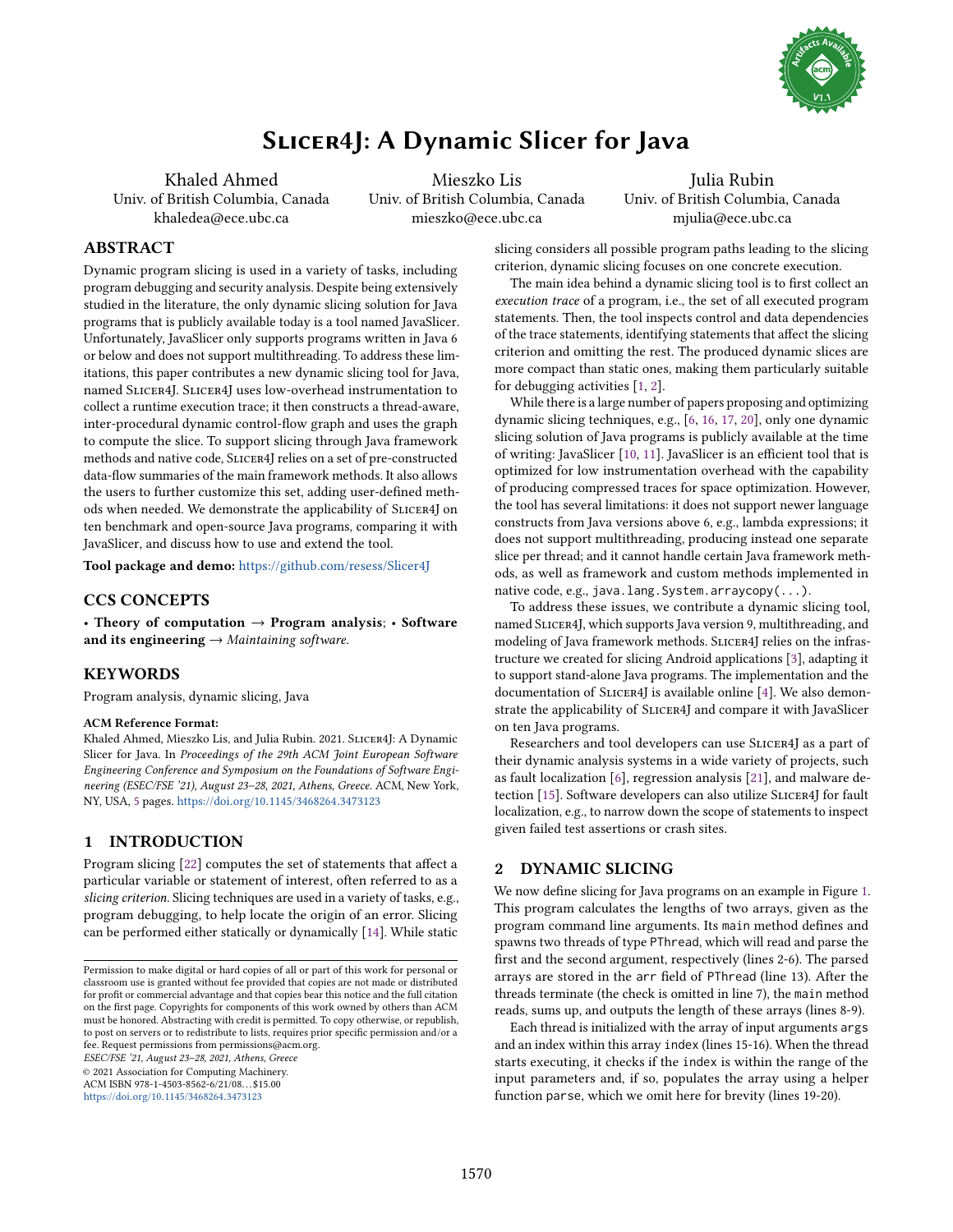<span id="page-1-0"></span>ESEC/FSE '21, August 23-28, 2021, Athens, Greece Khaled Ahmed, Mieszko Lis, and Julia Rubin



Figure 1: SliceMe: a faulty app.

The bug in this program occurs when one or both input parameters are omitted. For example, if the second parameter is omitted, p2.arr is not initialized, leading to an exception when calculating p2.arr.length in line 8. Slicing from the statement in line 8 produces the subset of executed program statements which contribute to the failure. These are the statements highlighted in the figure. We define the slice more formally next.

For simplicity of presentation, we refer to a statement in line  $i$  of our examples as  $s_i$ , e.g., the if statement in line 19 is denoted by  $s_1$ <sup>9</sup>. When a program runs, each statement can be triggered multiple times during the execution, e.g., in multiple iterations of a loop or in different instances of a thread. We refer to each individual execution of a statement as a *statement instance* and denote the  $k^{th}$ execution of a statement  $s_i$  as  $s_i^k$ . For example, assuming that p1 is executed before p2, the trace will contain statement instances  $s_3^1, s_{13}^1, s_{15}^1, s_{16}^1, s_4^2, s_{13}^2, s_{15}^2, s_6^2, s_5^1, s_6^1, s_{19}^1, s_{20}^1, s_4^2, s_8^1$ . We refer to the full sequence of statement instances from a particular app run as an execution trace.

Dynamic control-flow dependencies represent a concrete transfer of control recorded during the program execution. We say that a statement instance  $s_j^m$  is control-flow-dependent on  $s_i^k$  if  $s_j^m$  is executed immediately after  $s_i^k$  in the same execution thread [\[5\]](#page-4-15). For the example in Figure [1,](#page-1-0)  $s_{16}^1$  is control-flow-dependent on  $s_{15}^1$ .

A sequence of statement instances with no jump statement (i.e., conditional or method call), except at the end of the sequence, is referred to as a *basic block*. For example,  $s_{15}^1$  and  $s_{16}^1$  are in the same basic block, while  $s_{19}^1$  and  $s_{20}^1$  are not.

A statement instance  $s_j^m$  is *control-dependent* on  $s_i^k$  if  $s_i^k$  can alter the program's control and it determines whether  $s_j^m$  executes [\[9\]](#page-4-16). In Figure [1,](#page-1-0)  $s_{20}^1$  is control-dependent on  $s_{19}^1$ , as the outcome of the if determines whether the control reaches  $s_{20}^1$  or not.

A statement instance  $s_j^m$  is a *data-flow-dependent* on  $s_i^k$  w.r.t. the variable  $v$  used in  $s_j^m$  if and only if  $s_i^k$  defines  $v$  and no other statement redefines  $v$  between  $s_i^k$  and  $s_j^m$  in the trace [\[1\]](#page-4-3). In Figure [1,](#page-1-0)  $s_8^1$  is data-flow-dependent on  $s_{20}^1$  w.r.t. p1. arr, as the statement in line 20 defines the p1.arr variable used in line 8.

A slicing criterion for an execution trace is a statement instance and all variables of interest used in this statement instance [\[14\]](#page-4-2). For

<span id="page-1-1"></span>

the example in Figure [1,](#page-1-0) the app throws a NullPointerException in line 8, making line 8 with all variables that it uses  $- p1$ . arr and p2.arr - a suitable slicing criterion for the developer interested in finding the cause of the crash.

A backward dynamic slice [\[14\]](#page-4-2) is the set of all statement instances whose execution affects the slicing criterion, i.e., the set of instances on which the slicing criterion is control- or data-flow-dependent, either directly or transitively. For the example in Figure [1,](#page-1-0) the backward slice from  $s_8^1$  w.r.t. variable p1.arr consist of  $s_8^1$ ,  $s_{20}^1$ ,  $s_{19}^1$ ,  $s_{16}^1$ ,  $s_{15}^1$ , and  $s_3^1$ . The backward slice from  $s_8^1$  w.r.t. variable p2. arr consist of  $s_8^1$  and  $s_{13}^2$ . The source code lines corresponding to these statement instances are highlighted in the figure.

#### 3 SLICER4J DESIGN

We now describe the main design decisions behind SLICER4J. Figure [2](#page-1-1) gives its high-level overview. Our tool receives the following inputs: (1) a Java Archive (JAR) file of the program to slice, (2) a slicing criterion, e.g., a statement that throws an exception, (3) a test that triggers this criterion, and (4) an optional list of user-defined method summaries, as described below. It produces as output a backward dynamic slice for the provided slicing criterion.

Instrumentation. As the first step, Slicer4J runs a lightweight static analysis to instrument the JAR. Our instrumentation relies on Soot [\[18\]](#page-4-17) and works on the Jimple intermediate code representation [\[19\]](#page-4-18). It records a unique identifier of each execution thread (using Thread.getId()) and for each statement within the thread. Slicer4J also includes an option to perform basic-block-level instrumentation, which records a unique identifier of each basic block rather than each statement within the thread [\[13\]](#page-4-19). Such implementation relies on the assumption that control is unlikely to switch from one thread to another within a basic block; it thus should not be used in heavily multi-threaded code.

While every local variables can be uniquely identified within its declaring method, shared variables (e.g., object fields) may have different names in the same/different methods. We thus follow Agrawal et al. [\[1\]](#page-4-3) and record unique identifiers for fields (with java. lang.System.identityHashCode method), which we use to identify fields when calculating data-flow dependencies.

As Java framework code is not part of the input JAR, it cannot be instrumented by Slicer4J. To still enable slicing through framework methods, Slicer4J relies on statically-generated Java framework method summaries, which we borrow from FlowDroid [\[8\]](#page-4-20) and Stub-Droid [\[7\]](#page-4-21). These summaries, originally designed for taint analysis, define how a taint originates from each method input (i.e., fields and parameters) and propagates to its output (i.e., fields, parameters, and return value). We recast the taint-flow summaries as assignment statements, which our analysis uses to find data-flows.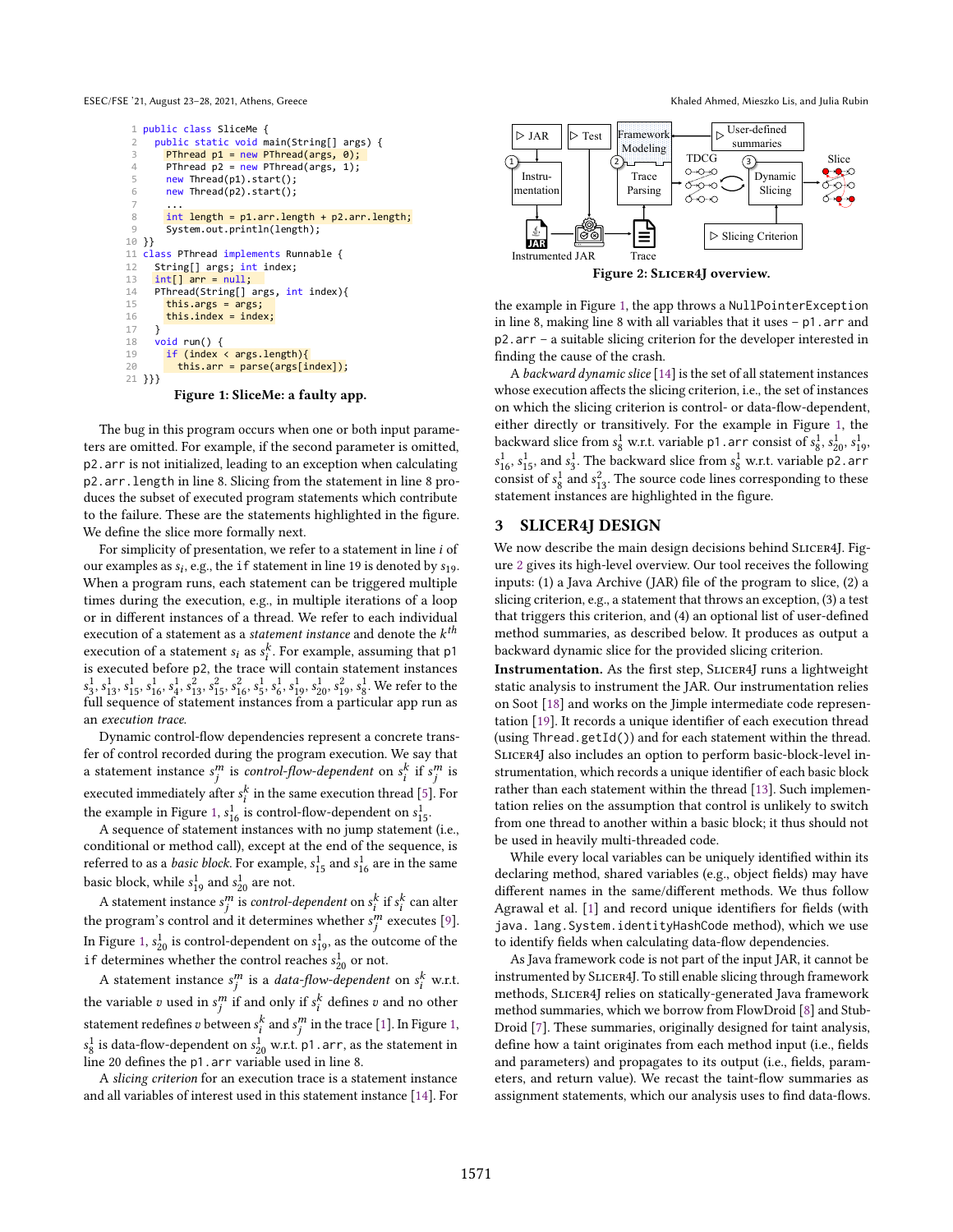For example, the StubDroid summary for the method java.lang. System.arraycopy(a,srcPos,b,...) will state that a taint from the first array reaches the second array b. We use this information to represent a method as an assignment  $b = a$ , expressing the fact that the values of the first array are copied to the second array (directly or indirectly). Slicer4J also provides the option to augment this initial framework method summaries with a user-defined list of additional summaries, e.g., to model user-defined native methods.

An alternative solution, employed by JavaSlicer, is to instrument Java classes when they are loaded by the Java Virtual Machine (JVM). The main advantage of this solution is that it can handle framework methods and dynamically generated code. Its main disadvantage is that it cannot handle Java methods used as part of its instrumentation logic, e.g., java.lang.String: instrumenting these classes would cause an infinite loop when producing the trace. Moreover, such instrumentation has to be repeated every time a trace is generated, which slows things down when a program needs to be sliced multiple times and for different slicing criteria. Because of these limitations, we opt to statically instrument JARs and model framework/native methods. We plan to add handling of dynamically generated code as part of future work.

Trace Parsing. The instrumented JAR is executed (from command line or with a test script) to produce a trace. SLICER4J parses the trace and builds a Thread-aware, Inter-procedural Dynamic Control-flow Graph (TDCG), whose nodes are statement instances of each executed basic block. The graph has three types of unidirectional edges. Control-flow edges connect statement instances with the same thread, in their order of execution. Thread-control-flow edges connect statement instances from different threads, if they were executed immediately after each other in the trace. Finally, control*dependence edges* connect statement instance  $s_j^m$  to the instance  $s_i^k$ iff  $s_i^k$  can alter the execution of  $s_j^m$ . We rely on a static control dependency graph produced by Soot and create a control-dependence edge between  $s_j^m$  and  $s_i^k$  iff  $s_j$  is control-dependent on  $s_i$  in the static control dependency graph.

As the last step, we replace each statement instance that invokes a framework method (or any other method in the user defined list of methods summaries) with its corresponding summary, which we treat as a set of assignments for slicing purposes.

Dynamic Slicing. The TDCG is given as the input to the dynamic slicing step. We follow the backward slicing algorithm by Agrawal et al. [\[1\]](#page-4-3). The main objective of the algorithm is to identify control and data-flow dependencies of all variables used in the slicing criterion. In a nutshell, it works in an iterative manner, initializing the working set  $W$  to include variables used in the slicing criterion. It then transitively adds all variables used in their control and data dependencies to  $W$ . The algorithm terminates when dependencies of all variables in  $W$  are identified.

For identifying the control dependency of a statement instance, we simply follow the control-dependence edges in TDCG. For dataflow dependencies, we separate between local and shared variables (i.e., object fields). The scope of local variables is within a single method/thread. Thus, to identify the definition of a local variable, we simply traverse control-flow edges until the definition of a variable with the same name is found. Shared variables can be read/ written in different threads. We thus traverse both control-flow and

thread-control-flow edges, to find the definition of a variable with the same memory address; when a statement instance has outgoing edges of both kinds, a thread-control-flow edge takes preference over control-flow edges, to accurately represent the sequence of statement execution in the trace. For completeness, we add the identified data-flow-dependency edges to TDCG.

Outputs. At the end of this process, Slicer4J maps each statement instance in the produced slice back to its corresponding line of source code and outputs the list of source code lines. It also outputs the raw slice representation, where each line corresponds

to a statement instance and has three fields: the name of the source file and the line number within the file for the statement instance; the thread of the instance; and the state-

<span id="page-2-0"></span>

| SliceMe:3<br>1<br>SliceMe:15<br>this.args = $args$<br>$\overline{2}$<br>SliceMe:16<br>$\overline{2}$ | SliceMe:3 | 1. | $p1 = new Thread$<br>p1. <init>(args, 0)<br/><math>this.index = index</math></init> |
|------------------------------------------------------------------------------------------------------|-----------|----|-------------------------------------------------------------------------------------|
|------------------------------------------------------------------------------------------------------|-----------|----|-------------------------------------------------------------------------------------|

Figure 3: Slice snippet

ment instance itself, in Jimple format (see Figure [3\)](#page-2-0). Finally, SLICER4J also makes TDCG available for further inspection of the relevant control and data-flow dependencies.

Slicer4J is launched from the command line and provides several slicing options and configuration parameters, which are described in our tool package [\[4\]](#page-4-12). Information about hardware and software specification is also available online.

#### 4 EVALUATION

We demonstrate the applicability of SLICER4J by running it on a number of subject applications.

Benchmark Programs. First, we borrowed three benchmark applications created by the JavaSlicer authors to evaluate their tool. These applications check the ability of a slicing solution to handle data-flows within a method (intra-procedural), data-flows across methods (inter-procedural), and control-dependence of exception blocks on the statements that throw exceptions.

We created four additional benchmark applications to verify capabilities introduced in Slicer4J and not supported by JavaSlicer: tracking data flows through multiple threads; Java 9 constructs, e.g., lambda expressions; native methods; and framework methods used by the JavaSlicer instrumentation. The list of the benchmarks, together with the size of each benchmark in terms of source lines of code (LoC), is given in the first two columns of Table [1.](#page-3-0) The benchmarks are small, ranging from 9 to 44 LoC.

As slices produced by JavaSlicer are at the Java bytecode level and contain both the program and framework code, for fair comparison between the tools, we map both slices to the source-code level and disregard statements within the Java framework code. The last three columns of Table [1](#page-3-0) show the size of the expected slice, as well as the size of slices produced by JavaSlicer and SLICER4J.

The table shows that both tools produce the expected slice for the three JavaSlicer benchmarks, but JavaSlicer fails to produce the expected slice on the last four cases handled by SLICER4J due to its limitations outlined in Section [1.](#page-0-0) While SLICER4J finds the correct slice in all cases, it has an extra statement in the slice of the Native methods and Instrumentation classes benchmarks. In both cases, this is caused by an overapproximation in the framework method modeling: as this model is created by static analysis of the framework methods, it assumes that all possible execution paths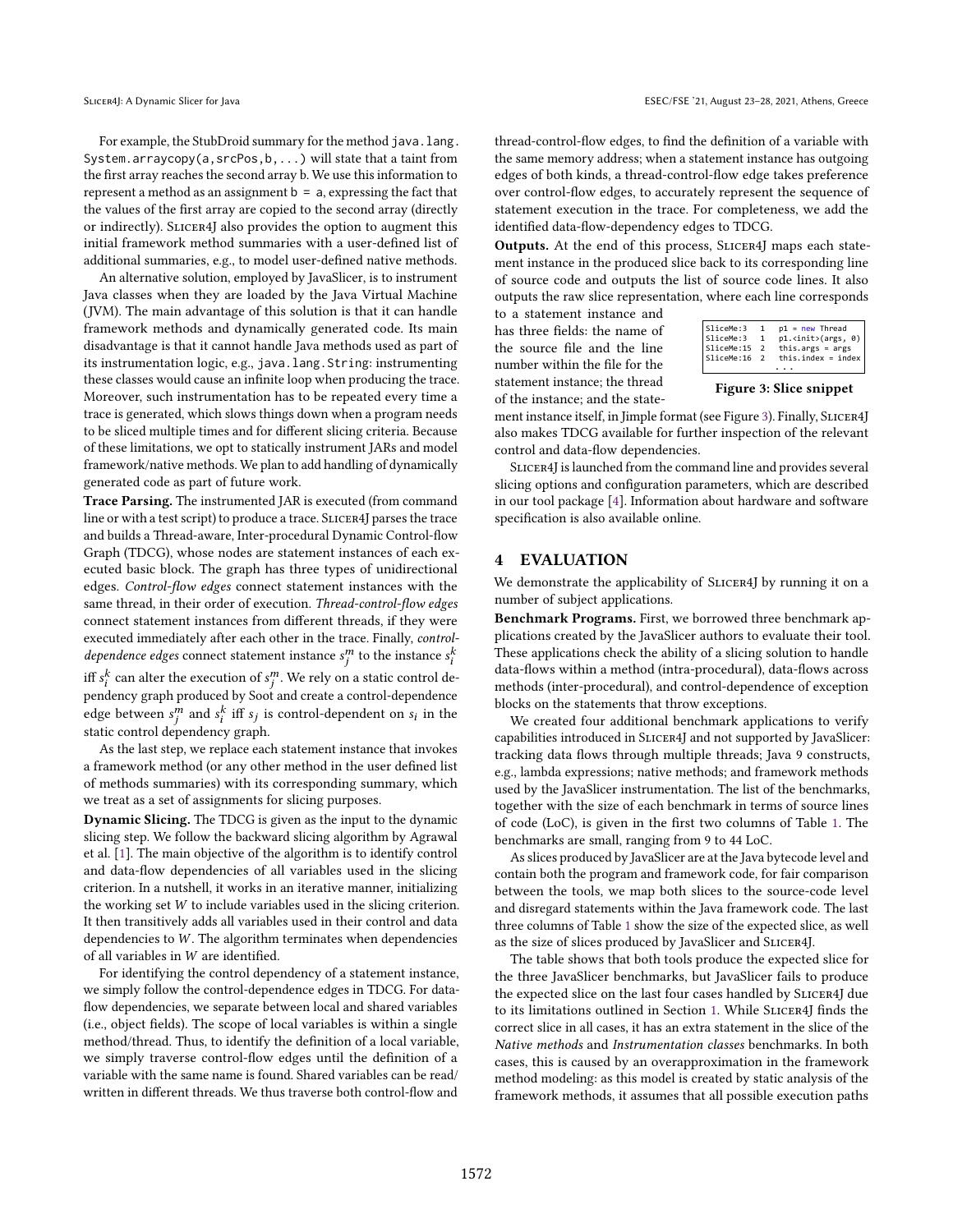<span id="page-3-0"></span>ESEC/FSE '21, August 23-28, 2021, Athens, Greece Khaled Ahmed, Mieszko Lis, and Julia Rubin

Table 1: Accuracy: Benchmarks.

| Benchmark               | Slice size (LoC) |   |                            |   |  |  |
|-------------------------|------------------|---|----------------------------|---|--|--|
| Name                    | LoC              |   | exp. JavaSlicer   SLICER4J |   |  |  |
| Intra-procedural        | 9                | 5 |                            |   |  |  |
| Inter-procedural        | 12               | 5 | 5                          | 5 |  |  |
| Exceptions              | 30               | 8 | ጰ                          | Ջ |  |  |
| Multiple threads        | 44               |   | 3                          |   |  |  |
| Native methods          | 10               | 5 | 2                          |   |  |  |
| Java 9 constructs       | 17               | 5 | 2                          |   |  |  |
| Instrumentation classes | 12               |   | 2                          | 5 |  |  |

within the framework may be taken at runtime, which is not the case for concrete executions.

Defects4J Programs. To further demonstrate the applicability of SLICER4J and compare it with JavaSlicer on bigger examples, we selected the top three open-source projects from the Defects4J dataset [\[12\]](#page-4-22), ordering the projects in this dataset by the number of project usages on GitHub. The list of selected projects, together with their size, is shown in the first two columns of Table [2.](#page-3-1)

Each project in the Defects4J dataset contains a list of bugs, a test case that triggers each of these bugs, and an annotated fix for each bug. We examined the bugs one-by-one, selecting the first bug on the list where at least one buggy line is executed in the trace, i.e., where fixes involve modifying or replacing a line of code. We then used the failing test assertion statement as a slicing criterion and checked whether the buggy lines indeed appears in the slice produced by both SLICER4J and JavaSlicer. The number of buggy lines in the trace per project is shown in the third column of Table [2.](#page-3-1) The size of the execution trace for the test triggering the bug is in the fourth column, while the time to produce the trace, in seconds (without any instrumentation) is in the fifth column.

Next, we show the number of buggy lines found by each tool and the size of the slice that each tool produces. While in all three cases both JavaSlicer and SLICER4J found the expected buggy lines (these are older programs, which are written in Java 6 and contain no threads), the slices produced by Slicer4J are substantially smaller in the first two cases. That is mostly because of the extra unnecessary data-flow dependencies that JavaSlicer adds due to inaccurate modeling of bytecode instructions. For example, when looking for data-flow dependencies of y. f in the code y.  $f = x$ , the variable x should be added to the working set  $W$ . Yet, JavaSlicer adds y to  $W$ as well (and further collects all it transitive dependencies).

For the last subject, JavaSlicer and SLICER4J have identical slices besides one statement missing for JavaSlicer. This statement is a definition of a static field inside a static constructor, which is correctly identified by SLICER4J. JavaSlicer does not handle static fields in static constructors correctly, which we confirm with a mini-benchmark that we made available online [\[4\]](#page-4-12).

Finally, we measured instrumentation (Inst.), execution (Exec.), and slicing times for SLICER4J for each subject. Unlike SLICER4J, which instruments the JAR file, JavaSlicer attaches to the JVM and instruments each class as it is loaded. We thus measure Inst.+Exec. and slicing times for JavaSlicer for each subject. All measured times, for both of the tools are shown in Table [2.](#page-3-1)

The combined instrumentation and execution time for SLICER4J is lower than that of JavaSlicer in the last two subject programs but is higher in the first one. This program is relatively large (more than 46,000 LoC) but the execution trace is small (only 3,927 lines), meaning that only a small portion of the program is executed. As JavaSlicer instruments on-demand, it saves a substantial portion of instrumentation, leading to a better performance in this case.

For the other two cases, the trace is substantially larger than the code size. In such cases, execution time "dominates" the instrumentation time and thus the efficient instrumentation capabilities of Slicer4J help to bring the overall processing time down. We also do not slow down framework code by instrumenting it.

The higher slicing time of SLICER4J is the cost of the SLICER4J ability to handle data-flows across threads. Unlike JavaSlicer, SLICER4J processes the entire trace to untangle threads and create the TDCG, which is used for more accurate slicing. The overall slicing time for SLICER4J is less than five minutes, which we still find acceptable.

Limitations. SLICER4J is unable to slice classes that are dynamically generated at runtime. We plan to address this limitation by adding a JVM instrumentation component that instruments such classes on-demand. Moreover, SLICER4J's slicing time can be reduced by generating TDCG on-demand instead of pre-processing the entire trace before slicing starts. Slicer4J can map the Jimple slice to the source code only if the JAR file is compiled with debug information (preserving line numbers); otherwise, Slicer4J outputs the slice in the raw Jimple format. The interleaved writes to the same trace by multiple threads reduce parallelism as threads have to synchronize when writing to the trace, which can slow applications down. This synchronization can also "hide" concurrency bugs that occurred in the uninstrumented version of the program. Finally, SLICER4J relies on Soot to instrument the program and thus is limited to the Java 9 constructs supported by Soot.

#### 5 CONCLUSIONS

This paper presents SLICER4J - an accurate and efficient tool for dynamic slicing of Java 9 programs. SLICER4J uses low-overhead instrumentation to collect a runtime execution trace. It then constructs a thread-aware, inter-procedural dynamic control-flow graph and uses the graph to compute the slice, while relying on pre-defined data-flow summaries of the main framework methods. We demonstrate the applicability of SLICER4J on ten benchmark and opensource Java programs, comparing it with JavaSlicer - the only other openly available slicing solution for Java 6 programs.

Table 2: Defects4J Programs.

<span id="page-3-1"></span>

| Project           |        |         |         |            | <b>JavaSlicer</b>      |       |                               |      | SLICER4 <sup>1</sup> |       |         |       |         |
|-------------------|--------|---------|---------|------------|------------------------|-------|-------------------------------|------|----------------------|-------|---------|-------|---------|
| Name: Bug ID      | LoC    | # Buggy | Trace   | Exec.      | $\therefore$   # Buggy | Slice | Time (s)                      |      | $ $ # Buggy          | Slice | Time(s) |       |         |
|                   |        | lines   | (LoC)   | time $(s)$ | lines                  |       | $(LoC)$ Inst. + Exec. Slicing |      | lines                | (LoC) | Inst.   | Exec. | Slicing |
| IacksonDatabind:3 | 46,091 |         | 3.927   | 0.27       |                        | 367   | 18.6                          | 3.7  |                      | 58    | 35.4    | 0.3   | 19.2    |
| Gson:4            | .639   |         | 580.143 | 0.21       | $\Omega$               | 311   | 29.4                          | 42.2 | $\Omega$<br>▵        | 12    |         | 3.2   | 257.5   |
| JacksonCore:4     | 15.667 |         | 809.814 | 0.21       |                        | 32    | 16.8                          | 38.7 |                      | 33    | 9.6     | 3.4   | 129.3   |